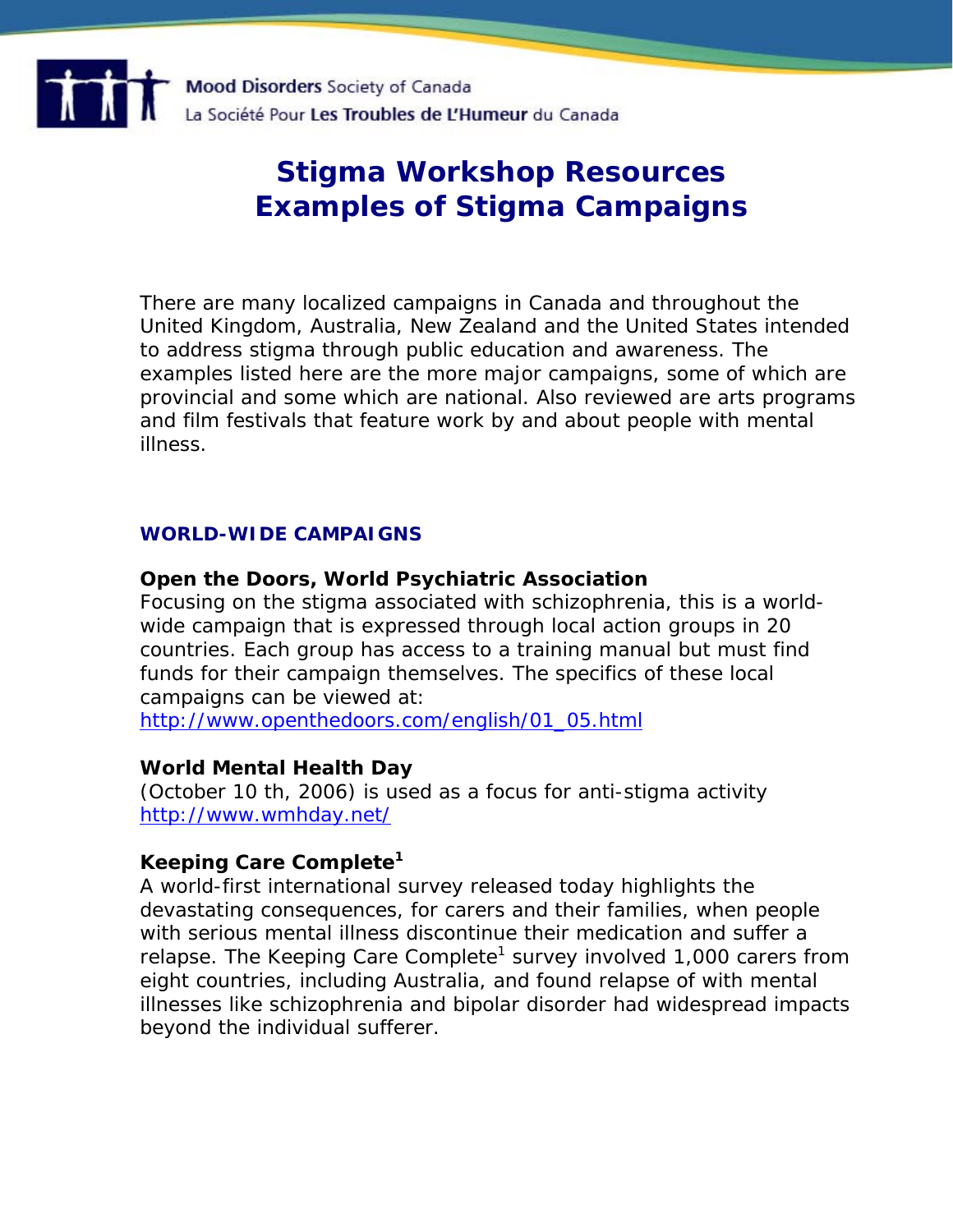#### **CANADA**

## **There Is Help, There Is Hope (Center for Addiction and Mental Health - CAMH)**

A public awareness campaign for depression and alcohol problems that provides information about what symptoms to look for, how to get help and that recovery is possible.

#### **Talking About Mental Illness (TAMI) (a joint project between CAMH, the Mood Disorders Association of Ontario, the Canadian Mental Health Association and other local agencies)**

Started in 1988 and originally called Beyond the Cuckoo's Nest, TAMI offers a community and teacher's guide to implement the program locally. It is aimed at high school students 15 years and older and involves people who have had mental health or addiction problems presenting to students.

**Beautiful Minds** is based on the Centre for Addiction and Mental Health program "Talking About Mental Illness" (TAMI) – an awareness program proven to be effective in bringing about positive change in people's knowledge about mental health, and in reducing stigma that surrounds mental health issues. The program provides educational opportunities and resources for youth, teachers, parents and the community. The presentation portion of the program, hosted by local secondary schools, offers youth the opportunity to hear the stories of community members who have experienced and are living with mental illness.

#### **Courage To Come Back Awards (CAMH)**

A public education and fundraising gala evening where people who've overcome serious mental health or addiction problems are honoured .

## **Transforming Lives (CAMH)**

Public services announcements where prominent Canadians (Michael Wilson, Ron Ellis for example) talk openly about their mental health or addiction problems and how they overcame them.

## **Imagine…. 2004 (The Canadian Psychiatric Research Foundation's national campaign)**

Originally called Project Breakthrough, this campaign involves a series of public service announcement and newspaper ads that state: "Heart disease. Just another excuse for lazy people not to work" or "Wheelchair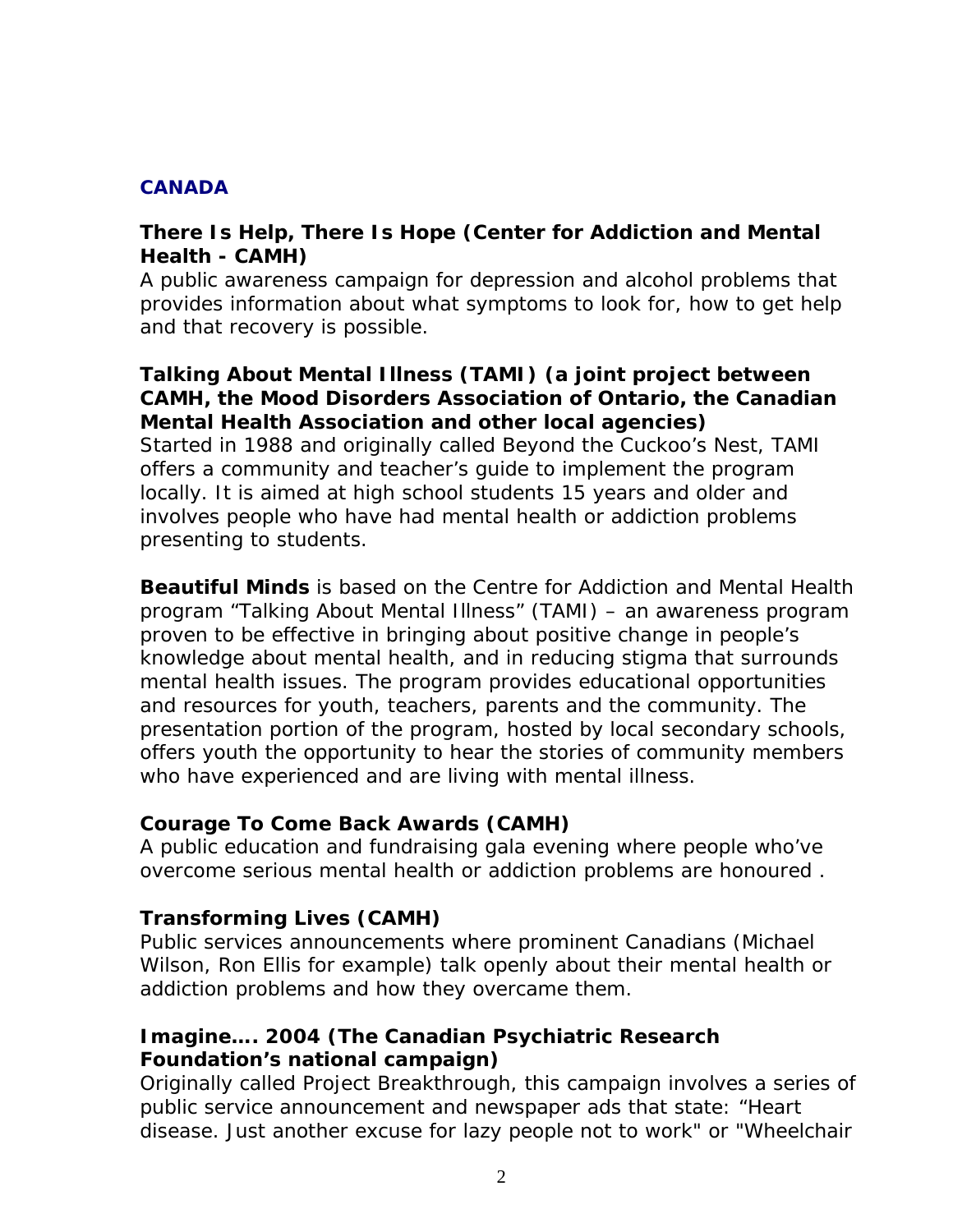access? Can't those people learn to help themselves?" with the line, "Imagine if we treated everyone like we treat the mentally ill." Evaluation available at: [www.thcu.ca](http://www.thcu.ca/infoandresources/publications/CaseStudy4.cprf.v1.02.pdf).

### **Stigma Hurts**

This website is made for students to learn about mental health stigma.

## **We All Belong (2000 – 2005)**

The Northeast Mental Health Public Education Campaign (\$1.5 million): Changing Community Attitudes about Mental Health and Mental Illness. A public education campaign about mental health reform in Ontario. This was a pilot project of the Northeast Mental Health Implementation Task Force, funded by the Ontario Ministry of Health and Long-Term Care and focused on northeastern Ontario.

[Running from April 2000 to March 2005, the campaign was intended to](http://www.weallbelong.ca/)  [help northern communities prepare for community-based mental health](http://www.weallbelong.ca/)  [care and treatment by informing them of changes occurring within their](http://www.weallbelong.ca/)  [regional mental health system and by changing community attitudes](http://www.weallbelong.ca/)  [about mental health and mental illness. h](http://www.weallbelong.ca/)ttp://www.weallbelong.ca/

## **Mind Your Mind**

This London, Ontario-based site is **aimed at youth** who are looking for information on mental health and ways of coping with stress. It offers young people resources both to get help and to give help. It provides information through art and film projects, stress busters and a newsletter called Lip Service.

It's most recent issue of Lip Service (March 2006) focuses on the tools to fight stigma. Available at: [http://www.mindyourmind.ca/info/lip](http://www.mindyourmind.ca/info/lip-service.asp)[service.asp](http://www.mindyourmind.ca/info/lip-service.asp) The campaign has limited funding (Agape Foundation of London) and is aimed at a **local** audience, but it is highly creative and completely in tune with youth culture and the media they use to communicate. [www.mindyourmind.ca](http://www.mindyourmind.ca/)

#### **Champions Of Mental Health Awards Luncheon**

(October 4 th, 2006) is sponsored by the Canadian Alliance on Mental Illness and Mental Health (CAMIMH) and honours Canadians who have contributed to greater awareness and/or changes in public policy over the past year.

In addition, **Mental Health Week** (May 1 – 7 th 2006 and **Mental Illness Awareness Week** (October 1 – 7 th) are used a focuses for anti-stigma campaigns.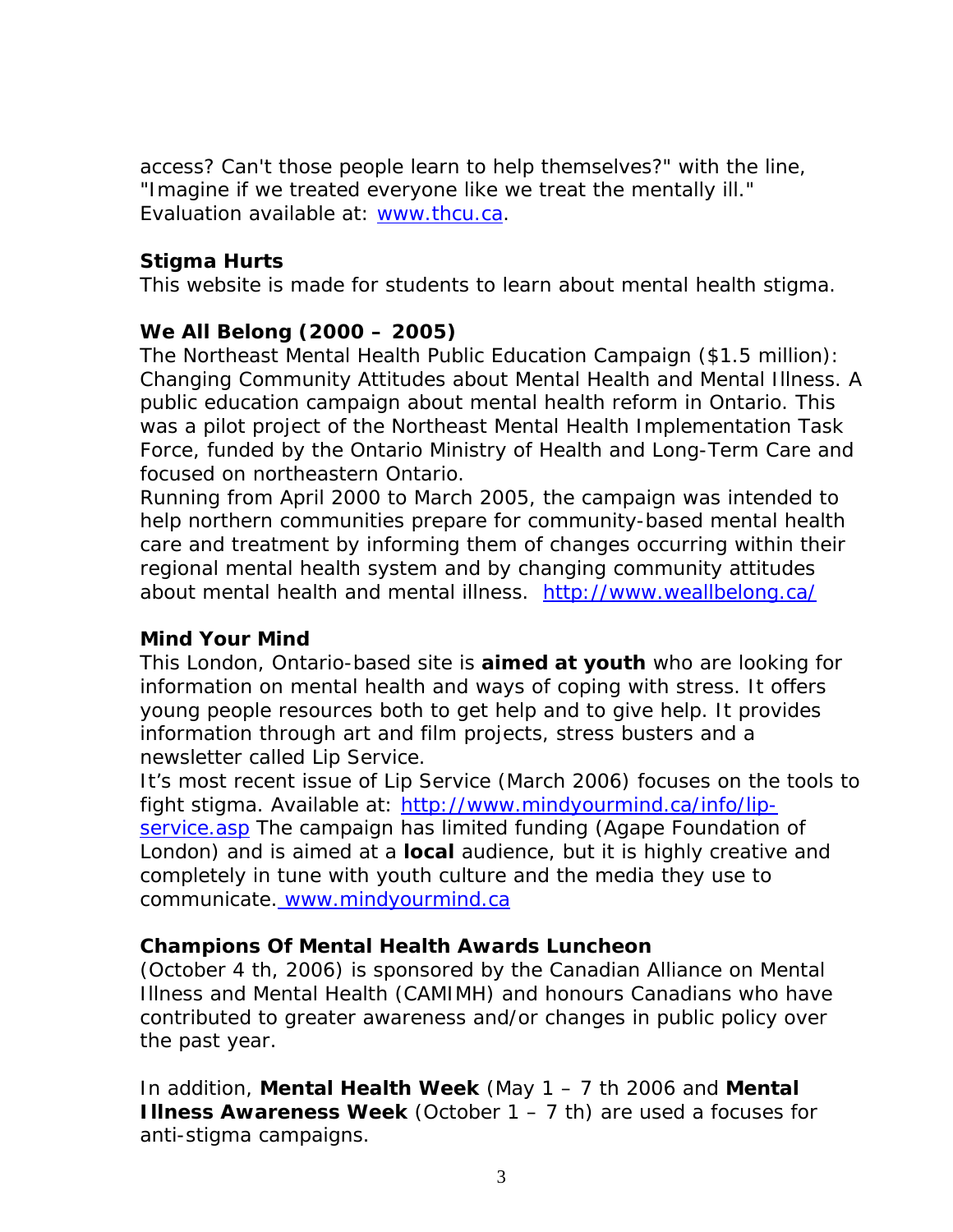## **Depression Pays A Call**

The Canadian Mental Health Association's national campaign uses p ublic service announcements for television where depression is personified as a sinister man that comes to call on the unsuspecting (2004). CMHA also utilized Chantel Kreviazuk (singer from Winnipeg) as a spokesperson for a series of PSAs. Present anti-stigma and education campaigns focus on mind/body fitness with the message: "It's OK to look after your body. Just don't forget about your mind."

#### **UNITED KINGDOM**

#### **CHANGING MINDS ( UK And Ireland) 1998 – 2003**

Sponsor: Royal College of Psychiatrists Slogan: Stop, think, understand. Description from website: The Changing Minds campaign is trying, in a variety of ways, to encourage everyone to stop and think about their own attitudes and behaviour in relation to mental disorders. If we do stop and think, we will almost certainly understand more, and as a result become more tolerant of people with mental health problems.

#### **Every Family In The Land**

A comprehensive publication of the Royal Society of Medicine's Psychiatry Lecture Section. It is "proudly medical" in its core approach. It was the result of activities related to the Changing Minds Campaign. It is also available at [www.stigma.org](http://www.stigma.org/)

A baseline survey of 1700 people was taken in 1998 before the start of the campaign. Crisp, A. Gelder, M. Rix, S. Meltzer, H. & Rowlands, O. (2000). Stigmatization of people with mental illness. British Journal of Psychiatry. Vol 177, p. 4 – 7. Available at:

<http://bjp.rcpsych.org/cgi/content/full/177/1/4>

"Results: Respondents commonly perceived people with schizophrenia, alcoholism and drug addiction as unpredictable and dangerous. The two latter conditions were also viewed as self-inflicted. People with any of the seven disorders were perceived as hard to talk with. Opinions about effects of treatment and prognosis suggested reasonable knowledge. About half the respondents reported knowing someone with a mental illness."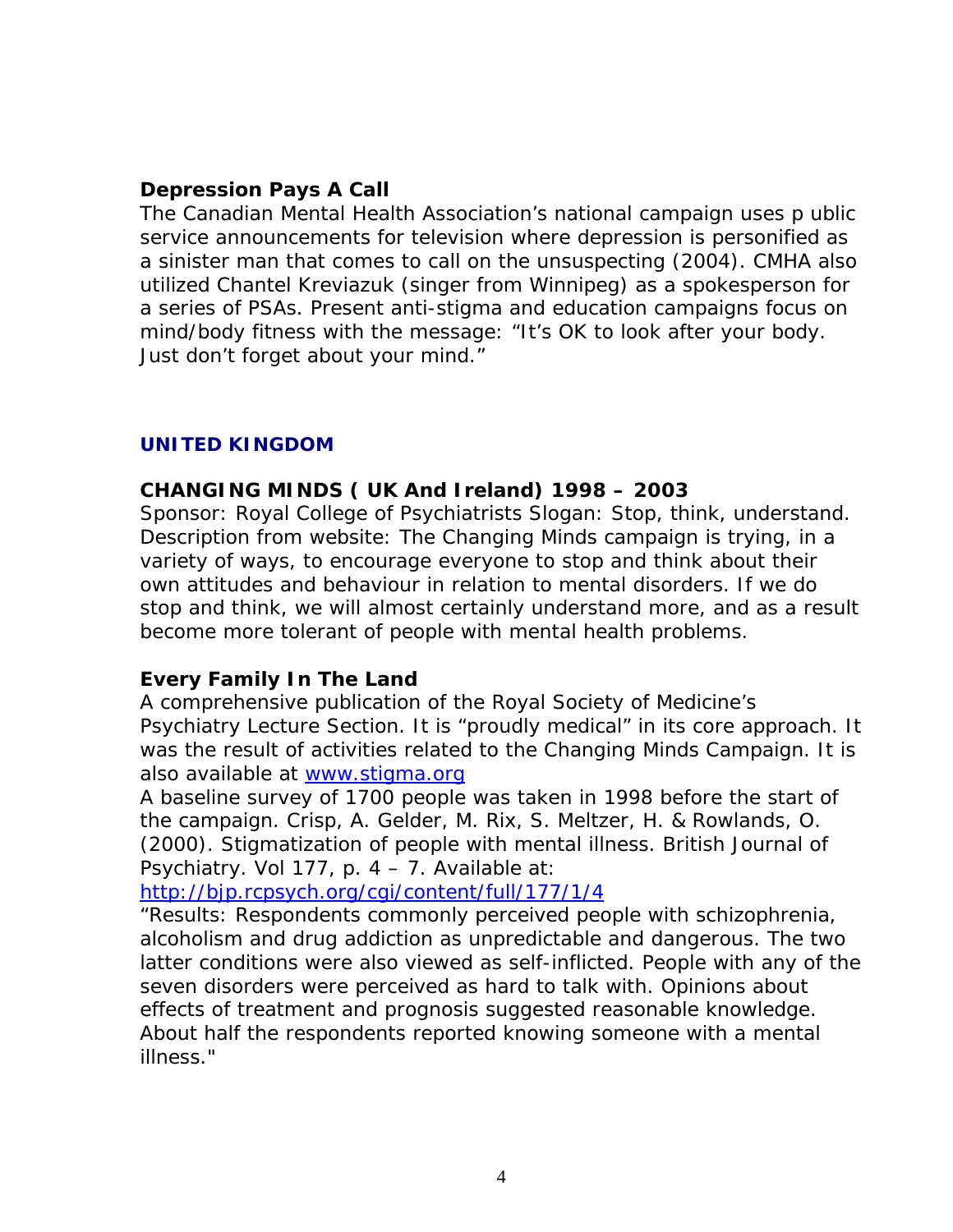# **Stigma.Org**

A website developed from the Defeat Depression campaign (a precursor of the above Changing Minds Campaign). Stigma.org offers world-wide subscriptions to organizations, educational bodies, government institutions or any individuals who agree to collaborate according to the following principle

That members shall contribute in whatever way they can to work to prevent discrimination and stigmatization against those people with physical and mental health problems. The momentum and power of this campaign is based on its united strength of purpose and the inclusion of people it represents. The site seems a repository for some of the materials from both the Defeating Depression and the Changing Minds Campaigns.

## **Mind**

This is the mental health charity of England and Wales. It publishes Openmind, a bi-weekly newsletter. It also invites people to join ion its campaigns – often ad hoc in design, to respond to emerging issues. People become Members of Campaign Group and receive news on how they can get involved nationally or locally. It publishes and Campaign Skills booklet that helps people and groups mount their own campaigns on an issue of particular interest to them – i.e. campaigning and the law, how to work with MPs, how to evaluate your campaign etc. MIND sponsored a "Respect" campaign focused on the workplace in the 1990's but it has long since ended.

Campaign components:

## **Shift**

Shift is a five year initiative (2004-2009) in England to tackle stigma and discrimination surrounding mental health issues. The aims of the campaign are set out in a plan called ["From Here to Equality".](http://kc.nimhe.org.uk/upload/FIVE%20YEAR%20STIGMA%20AND%20DISC%20PLAN.pdf) The goal is to create a society where people who have mental illness are treated equally. Shift builds on the *M* i nd out for Mental Health campaign, which ran from 2001 to April 2004. Shift is part of the [National Institute for](http://www.nimhe.org.uk/)  [Mental Health in England](http://www.nimhe.org.uk/) (NIMHE), a Government organization that is responsible for supporting positive change in mental health and mental health services.

Media watch and advocacy. For example, Mind Over Matter: Improving media reporting of mental health. Available at: <http://www.shift.org.uk/mindovermatter.html>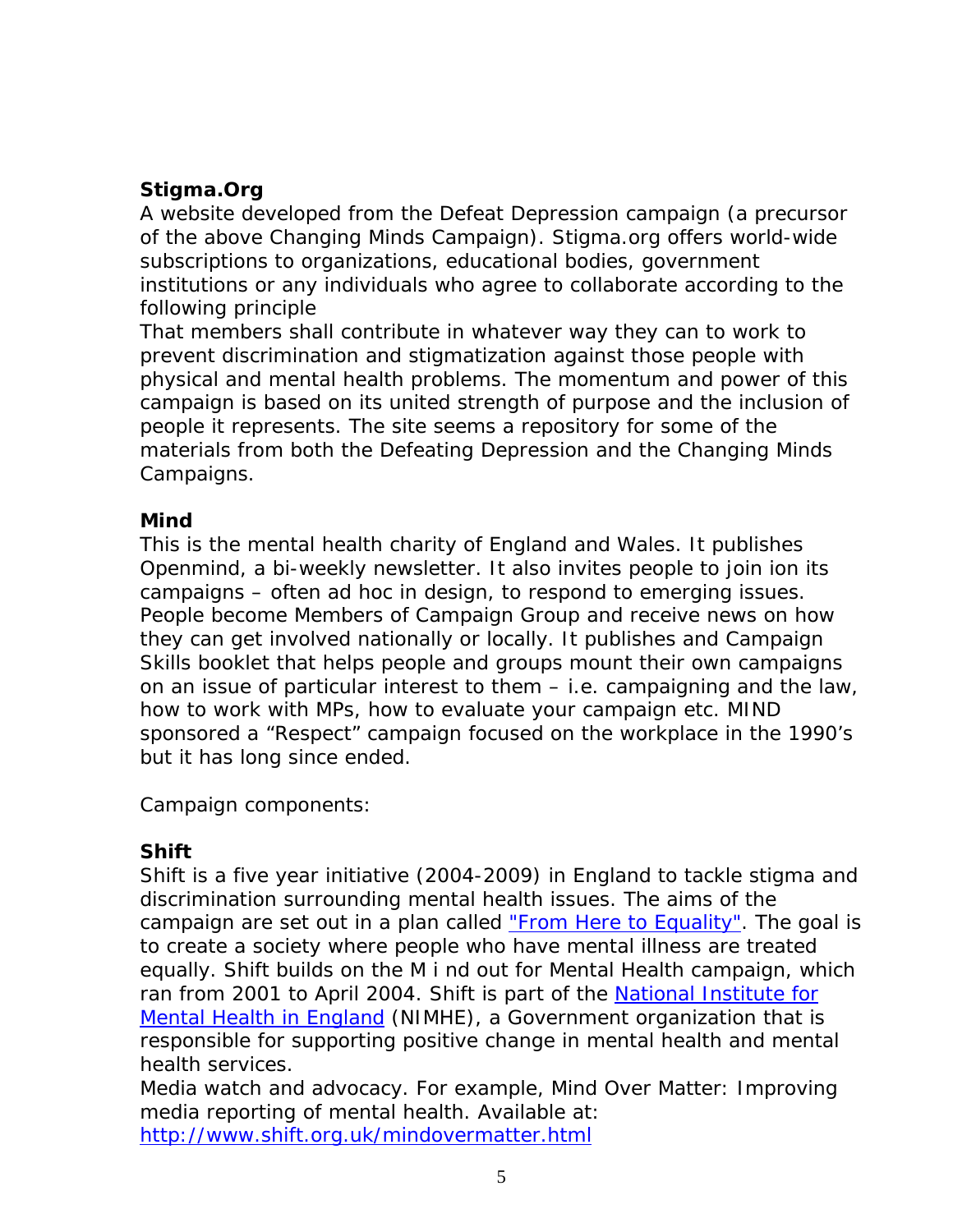There There Magazine. Available at :<http://www.shift.org.uk/therethere> A campaign that looks at mental health in relation to sport – especially football.

Conferences: *Shifting attitudes and behaviour to mental health* . The first international SHIFT conference on stigma and discrimination held in *March 2006* in Manchester, England. By invitation only. Helplines and support Mental health and youth

## **Rethink ( Uk)**

Rethink is the largest severe mental illness charity in the UK. As of 2nd July 2002 'Rethink' became the new operating name for the 'National Schizophrenia Fellowship'. Dedicated to improving the lives of everyone affected by severe mental illness, whether they have a condition themselves, care for others who do, or are professionals or volunteers working in the mental health field. With more than 30 years of experience, and over 1400 staff, Rethink provides a wide range of community services including employment projects, supported housing, day services, help lines, residential care, and respite centres. Rethink's work is overseen by the Board of Trustees, of whom the majority are carers and users. Rethink Northern Ireland Office has their own local committee structure, and is responsible for their own management and governance. Most of Rethink's funds come from statutory funders such as health authorities, but these are bolstered by sources including central government departments, the European Social Fund, trusts, companies and individuals. Rethink's income is currently over £41 million per year. In all its work, Rethink is committed to promoting equality, choice, dignity, respect and access to care and support. More information available at: [http://www.rethink.org](http://www.rethink.org/)

## **Mindout For Mental Health**

Sponsored by the UK Department of Health, Mind out for Mental Health is an awareness and action campaign, working to bring about positive shifts in attitudes and behaviour surrounding mental health. In active partnership with organizations from a wide range of sectors, M ind out for Mental Health produces a range of communications materials and runs a series of workshops and events. See [www.mindout.clarity.uk.net](http://www.mindout.clarity.uk.net/) It produces pamphlets and resource document on mental health in the workplace, mental health and youth, and a guide for managers to deal with a worker who has a mental illness and a local campaign toolkit, among many other resources. It also has a media watch. It publishes a quarterly newsletter called Mindshift and has developed a guide for journalists so they can be more balanced in their published reports on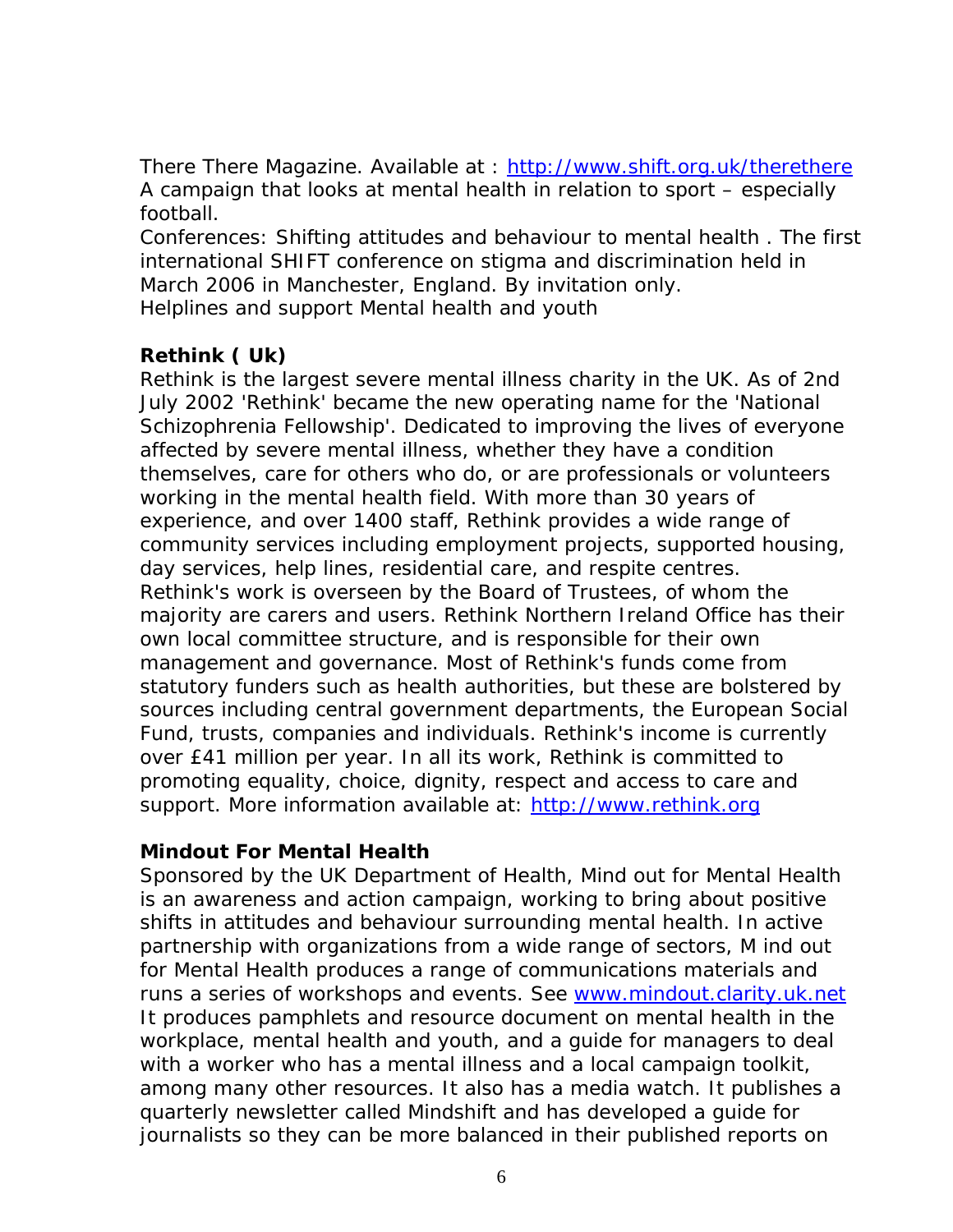mental health and mental illness. Mindshift: A guide to open-minded media coverage of mental health. Available at: [ht](http://www.seemescotland.org.uk/links/index.php)tp://mindout.clarity.uk.net/p/p03-media.asp

### **See Me ( Scotland)**

Begun in 2003, it is an anti-stigma campaign to stop the "stigma of mental ill health." It includes a media watch, and a section devoted to mental health in the workplace. On its site, See Me quotes the Scottish Press Complaints Commission's code of practice: "The press should avoid prejudicial or pejorative reference to a person's race, colour, religion, sex or sexual orientation or to any physical or mental illness or disability." Available at:<http://www.seemescotland.org.uk/links/index.php>

## **AUSTRALIA**

Note : In April 2006**,** The Australian government announced an investment of \$1.8 billion in new funds for mental health in that country. New programs will be created to increase community awareness of mental illness particularly in relation to the connection between drug abuse and subsequent mental health problems. Announcement available at:

[http://www.aushealthcare.com.au/documents/news/6994/Howard%200](http://www.aushealthcare.com.au/documents/news/6994/Howard%20050406.pdf) [50406.pdf](http://www.aushealthcare.com.au/documents/news/6994/Howard%20050406.pdf)

## **Beyondblue**

Established in 2000, beyondblue is a national non-profit organizations focused on awareness and advocacy regarding depression and anxiety. Its programs involve community awareness and destigmatization campaigns such as television advertisements and community presentations, advocacy on behalf of and with people with mental illness and their families, prevention and early detection programs, training to improve understanding of depression and anxiety among primary care providers and increased investment in research and translation of findings into action. The organization is funded on a five-year basis and is approved through 2010. Measurement of its success involved monitoring media exposure and coverage of issues important to beyondblue. Anecdotally, there have been other surveys that have shown improved knowledge about depression and anxiety among the general population. Available at: [www.beyondblue.org.au](http://www.beyondblue.org.au/)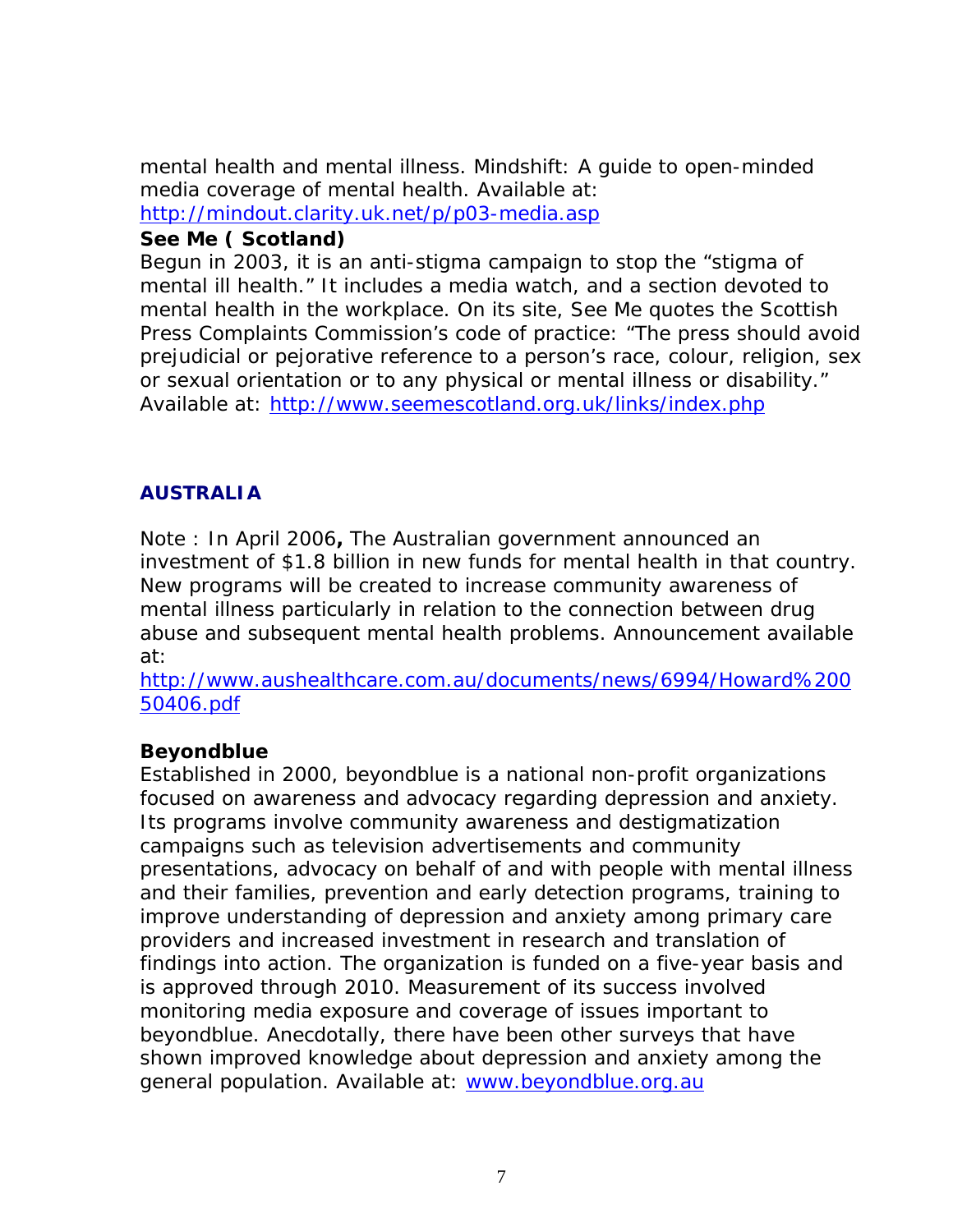### **Mindframe Australia**

The Mindframe-media website, based on the print resource "Reporting Suicide and Mental Illness," provides practical advice and information to support the work of media professionals by informing them about sensitive and appropriate reporting of suicide and mental illness. It also includes a media monitoring component. It is overseen by the National Media and Mental Health Group which was established in 2000 to provide advice about appropriate initiatives and methods to encourage the Australian media to report and portray suicide and mental illnesses in a way that is least likely to cause harm, induce copycat behaviour, or contribute to the stigma experienced by people who have a mental illness. Available at: <http://www.mindframe-media.info/about/index.php>

#### **Sane Australia**

SANE Australia is an independent national charity working for a better life for people affected by mental illness through [campaigning, education](http://www.sane.org/index.php?option=displaypage&Itemid=206&op=page)  [and research. I](http://www.sane.org/index.php?option=displaypage&Itemid=206&op=page)t is not-for-profit and depends on donations or grants. SANE runs award winning anti-stigma campaigns, has a helpline and a media watch centre to point out stereotyping in reporting on mental illness. It also produces advocacy reports that monitor government investment in mental health services, for example, Dare to Care (2004), a report highly critical of the Australian mental health strategy. [http://www.sane.org/index.php?option=displaypage&Itemid=259&op=p](http://www.sane.org/index.php?option=displaypage&Itemid=259&op=page) [age](http://www.sane.org/index.php?option=displaypage&Itemid=259&op=page)

## **Sane Australia: National Stigma Survey**

For people with a mental illness, stigma can be a major issue. SANE Australia wants to know what you think about how attitudes towards mental illness may be changing. Do you think they are improving? Are there still problem areas? And what action have you taken or would like to see?<http://www.sane.org.au/>

#### **NEW ZEALAND**

#### **Like Minds Like Mine**

Long term funding from the Ministry of Health See: [www.likeminds.govt.nz](http://www.likeminds.govt.nz/) The campaign developed its messages by working with consumers and family members and listening to their views. It has now been running for five years.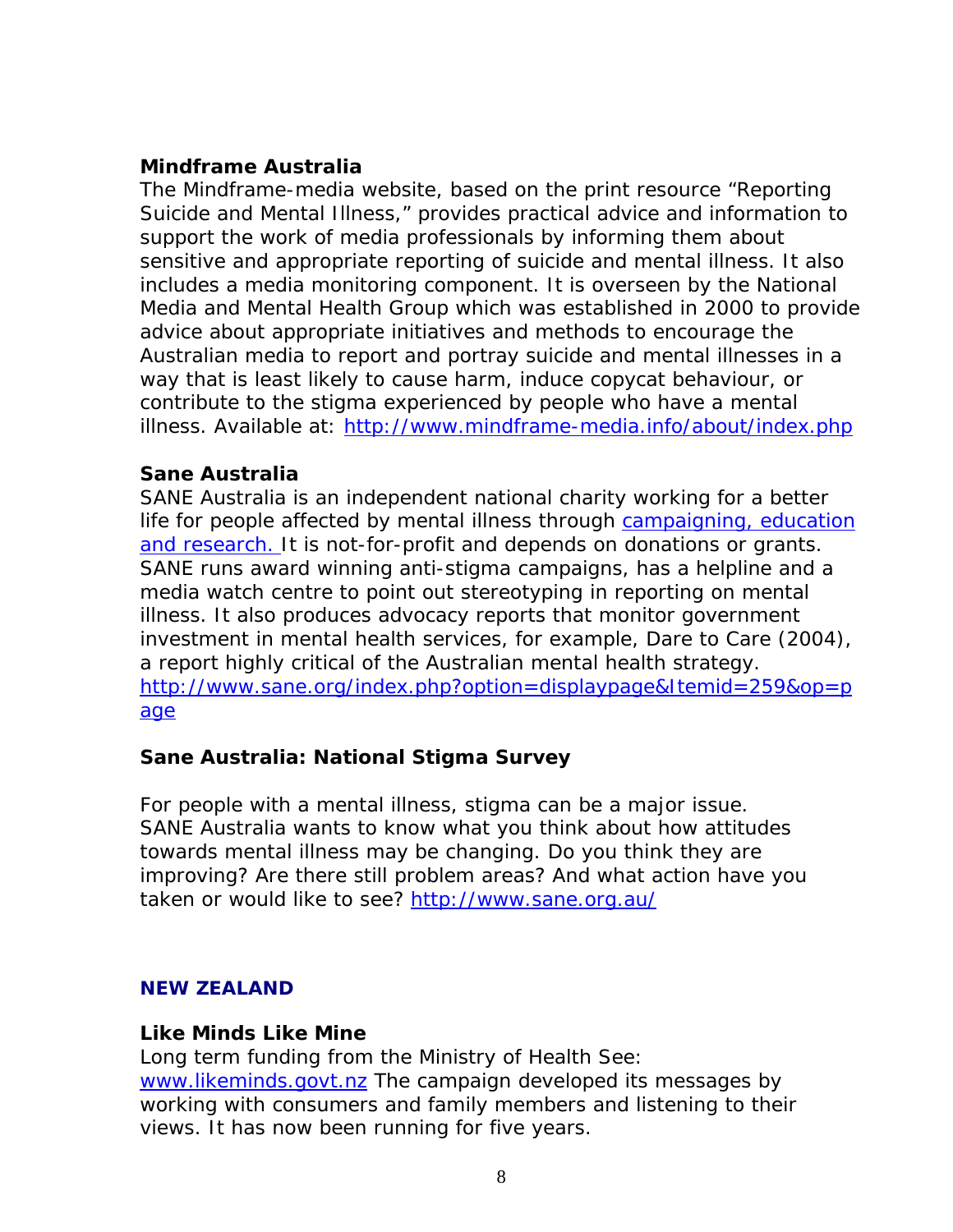Components: *Ad campaigns* for televisions and radio featuring prominent New Zealand citizens from all walks of life (called Famous People) talking about their experience of mental illness.

*Human Rights* initiative called Korowai Whaimana (the empowerment cloak) created to restore mana - balance). It involves a one-day workshop delivered by people with mental illness to people with mental illness to help them understand and exercise their rights under New Zealand's human rights legislation.

*Policy project* : It identifies federal, state and municipal polices and practices that may affect people with mental illness (employment, housing, insurance, services for families etc.) and seeks to alter them in ways that make real change.

*Rosalynn Carter Fellowships for Mental Health Journalism* : New Zealand has obtained two fellowships for their country's needs and they are awarded annually. The United States awards 6 and South Africa two annually. The fellowships are \$10,000 and awarded to journalists who want to study and report on a mental health issue in such a way as it reduces stigma.

*Discrimination survey:* A survey of 785 people with mental illness was conducted and the results were used to support the needed changes under the policy and practices project.

*Regional and local contracts:* Organizations and groups are invited to apply for funds to develop local programs that include education and training, creating a speakers bureau and sponsoring community events, all aimed at reducing stigma.

*Articles and reports:* All activities of the campaign are written up for publication in the media or in professional journals.

*Evaluation:* The project has been the subject of extensive evaluation from pre-testing to produce the most effective messages for the ad campaign, to evaluation of the effective of the ad campaign (308 people are surveyed after each run of the campaign and they report reduced experiences of stigma), and four national surveys of the general population that demonstrate a marked change in public attitudes towards people with mental illness after each ad campaign.

Awards: Silver Medal for Sustained Success in Advertising – Auckland, October 2005 – the criteria was that a campaign had to show success over three years or more. The campaign has been running for five years and this is its fourth award.

*Shows measurable results:* "Research as part of the Like Minds, Like Mine project shows that acceptance of people with mental illness increased between 1997 and 2004. Respondents' acceptance of someone with mental illness working for them increased from 61 percent to 75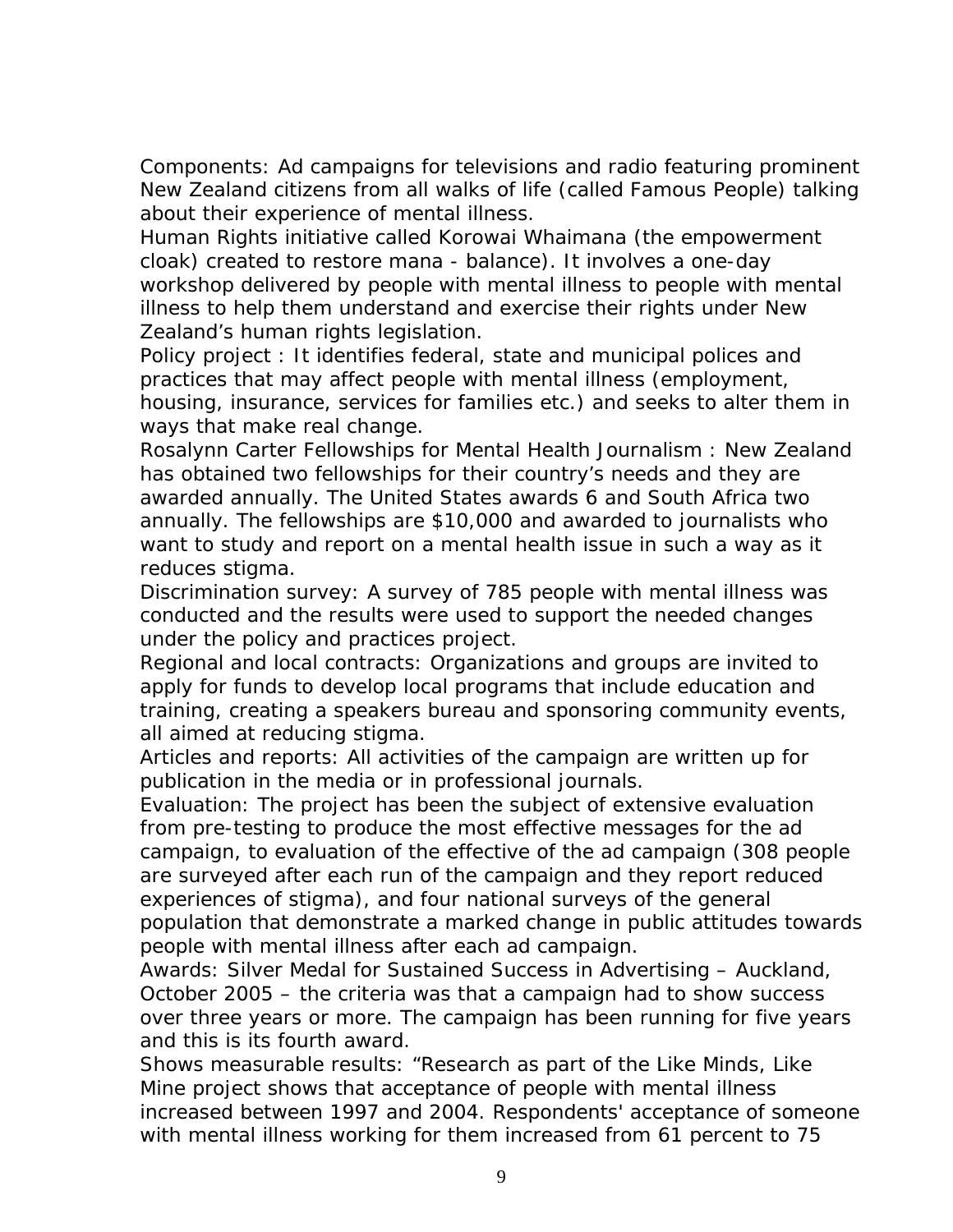percent. Respondents' willingness to accept someone with mental illness as a workmate increased from 69 percent to 80 percent.

#### **UNITED STATES**

## **THE STATE OF DEPRESSION IN AMERICA (2006)**

This is a report on the incidence levels of depression accompanied by a video narrated by Mike Wallace and others, including rominent spokespeople, researchers and people who've experienced mental illness. It was developed by the Depression and Bipolar Support Alliance and can be viewed at:

<http://www.dbsalliance.org/stateofdepression1.html>

#### **There Is Hope**

The National Mental Health Awareness Campaign is dedicated to reducing the stigma associated with mental illnesses.

#### **Elimination Of Barriers Initiative (Ebi)**

-sponsored by the ADS centre. President Bush's New Freedom Initiative calls for community and societal integration of persons with mental illnesses. With this in mind, CMHS (SAMHSA's Centre for Mental Health Services) developed the EBI to work with States and other stakeholders to reduce the stigma and discrimination associated with mental illness. Over a three-year period, the EBI will test campaign models and public education materials in eight pilot States: California, Florida, Massachusetts, North Carolina, Ohio, Pennsylvania, Texas, and Wisconsin. Pending a full evaluation, CMHS will distribute evidencedbased public education practices to States and communities nationwide. Some results regarding its effectiveness were recently published: Corrigan, P. & Gelb, B. (2006). Three programs that use mass approaches to challenge the stigma of mental illness. Psychiatric Services. Vol 57, p. 393 – 398. See full description of the campaign at: <http://www.stopstigma.samhsa.gov/ebi.htm#whatisebi>

## **Ads Centre**

SAMHSA's Resource Center to Address Discrimination and Stigma (ADS Center) provides practical assistance in designing and implementing antistigma and anti-discrimination initiatives by gathering and maintaining best practice information, policies, research, practices, and programs to counter stigma and discrimination; and actively disseminating anti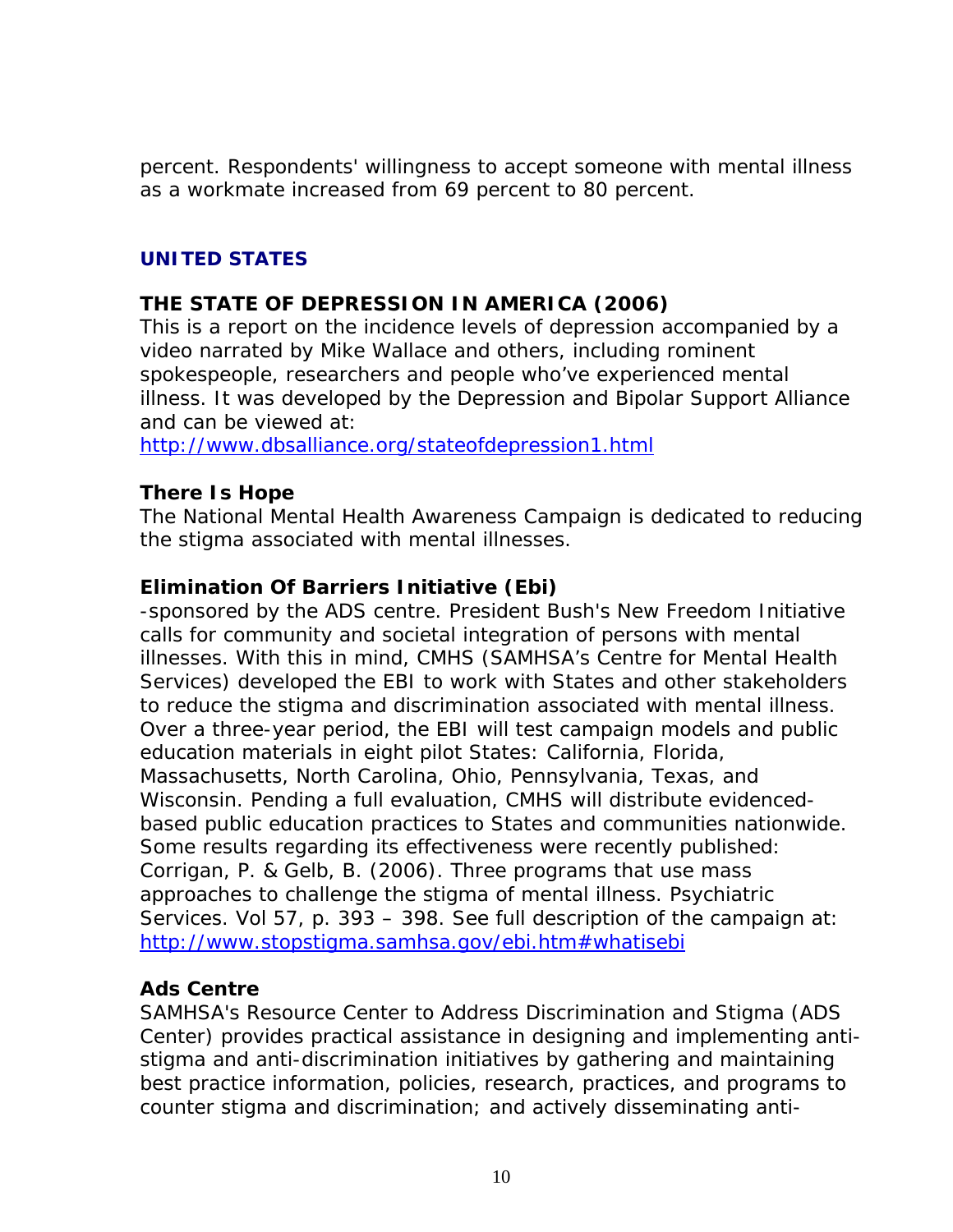stigma/anti-discrimination information and practices to individuals, States and local communities, and public and private organizations. Available at:<http://www.stopstigma.samhsa.gov/index.html>

#### **Voice Awards**

The SAMHSA/CMHS Voice Awards were developed to acknowledge film, television, and radio writers and producers whose work has given a voice to people with mental health problems by portraying them in a dignified, respectful, and accurate manner. The Voice Awards also acknowledge the efforts of mental health advocates, departments of mental health, and other partners in eight States piloting the Elimination of Barriers Initiative (EBI). For more information about the Eliminations of Barriers Initiative and the 2005 SAMHSA/CMHS Voice Awards, see [http://www.allmentalhealth.samhsa.gov.](http://www.allmentalhealth.samhsa.gov/)

#### **Taking Action Tour**

Staring March 1, 2006, it includes 49-city tour of multiple rock and country bands to publicized suicide prevention and the Paul Wellstone Bill to be re-introduced to congress arguing for the same benefits for people with mental illness as those who have a physical illness. [http://www.counseling.org/](http://www.counseling.org/Content/NavigationMenu/PUBLICPOLICY/WASHINGTONUPDATEARCHIVESCTONLINE/WellstoneMentalHealt.htm)

## **Paul Wellstone Equitable Treatment Act:**

An act seeking to replace the 1996 parity act in the US (which is thought inadequate and which does not cover substance abuse. It has not yet been passed but there is a movement to have it re-introduced in Congress (last attempt – April 2003). Senator Paul Wellstone was from Minnesota and was killed, along with his family, in a plane crash in 2003. More information available at:

#### **Stigmabusters**

NAMI StigmaBusters is a group of dedicated advocates across the country and around the world who seek to fight the inaccurate, hurtful representations of mental illness. Whether these images are found in TV, film, print, or other media, StigmaBusters speak out and challenge stereotypes in an effort to educate society about the reality of mental illness and the courageous struggles faced by consumers and families every day. StigmaBusters' goal is to break down the barriers of ignorance, prejudice, or unfair discrimination by promoting education, understanding, and respect.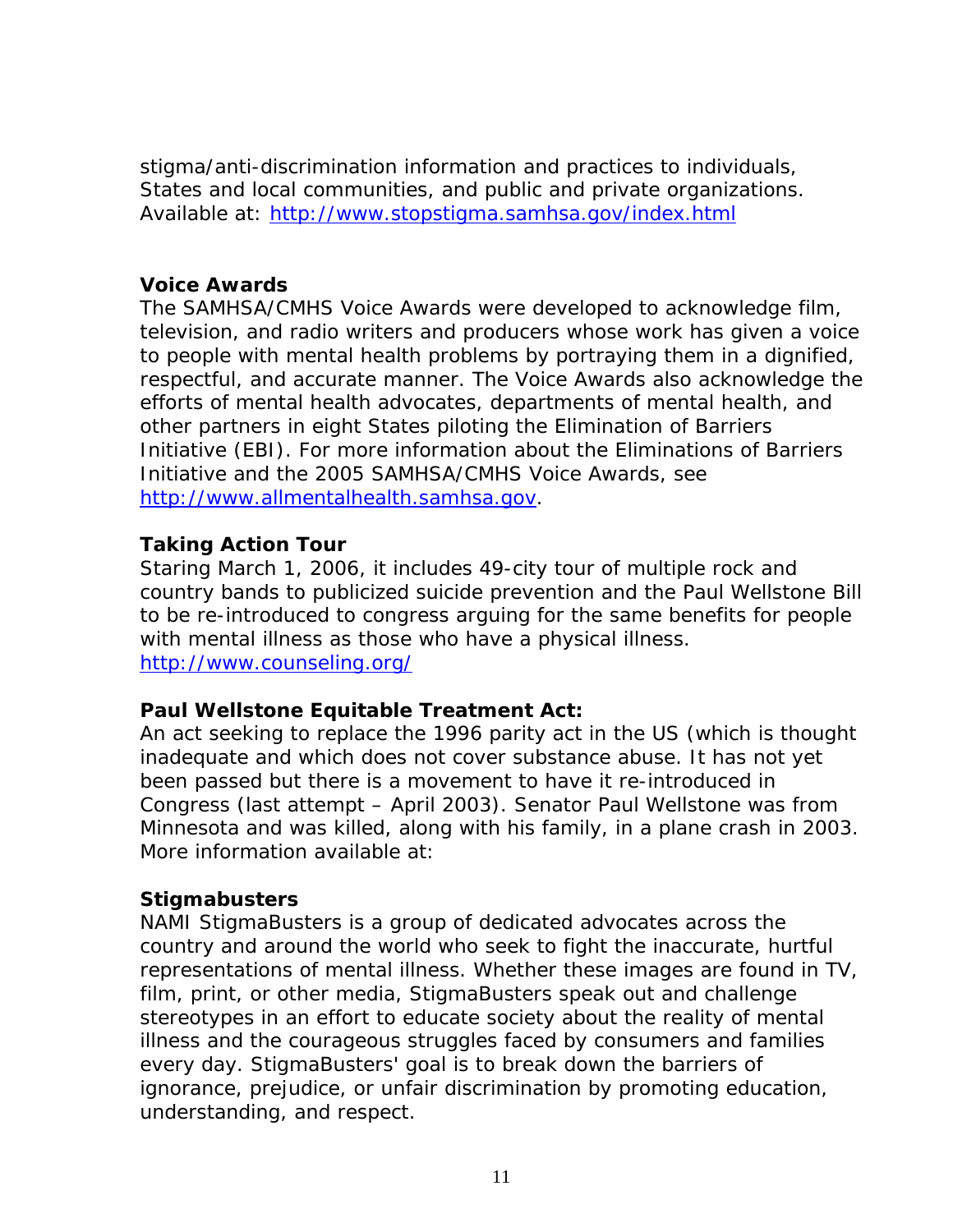NAMI publishes "stigma alerts" and people who have joined up as a "stigmabuster" write, campaign, just generally make themselves heard regarding their displeasure (or congratulations) regarding media portrayals of people with mental illness. For example, they vilified Me, Myself and Irene (Jim Carrey) and endorsed a Beautiful Mind (Russell Crowe). A lot of their work is lower profile than these two prominent examples, however, StigmaBusters, rightly or wrongly, is credited with the cancellation of This is Wonderland, a CBC series that portrayed the mental health court at Old City Hall in Toronto (see Mental Health Notes March 30 th, 2006. Available at: [www.ontario.cmha.ca](http://www.ontario.cmha.ca/).

#### **In Our Own Voice**

NAMI also sponsors In Our Own Voice: Living with Mental Illness, a program that offers video and presentation materials which can be used by trained consumers and families to present on mental illness in their communities. NAMI offers training sessions for consumer and family presenters.

Available at: [www.nami.org/template.cfm?section=In\\_Our\\_Own\\_Voice](http://www.nami.org/template.cfm?section=In_Our_Own_Voice)

#### **Challenging Stereotypes: An Action Guide.**

A how-to manual for consumers who want to engage with media. Available at:

[http://www.mentalhealth.samhsa.gov/publications/allpubs/SMA01-](http://www.mentalhealth.samhsa.gov/publications/allpubs/SMA01-3513/sma01-3513-04.asp) [3513/sma01-3513-04.asp](http://www.mentalhealth.samhsa.gov/publications/allpubs/SMA01-3513/sma01-3513-04.asp)

## **THE ARTS**

#### **Mad About The Arts, Ottawa**

Mad About the Arts is a coalition of Ottawa-based mental health agencies, consumers, arts organizations and interested community members. It organizes or sponsors art and cultural events with the aim of increasing public awareness about mental health issues and promoting sensitivity, acceptance and support for those who experience mental health problems.

Stigma Busters Productions is a non-profit enterprise dedicated to promoting mental health and reducing the stigma of mental illness through the arts. It was launched by Linda O'Neil, a long-time mental